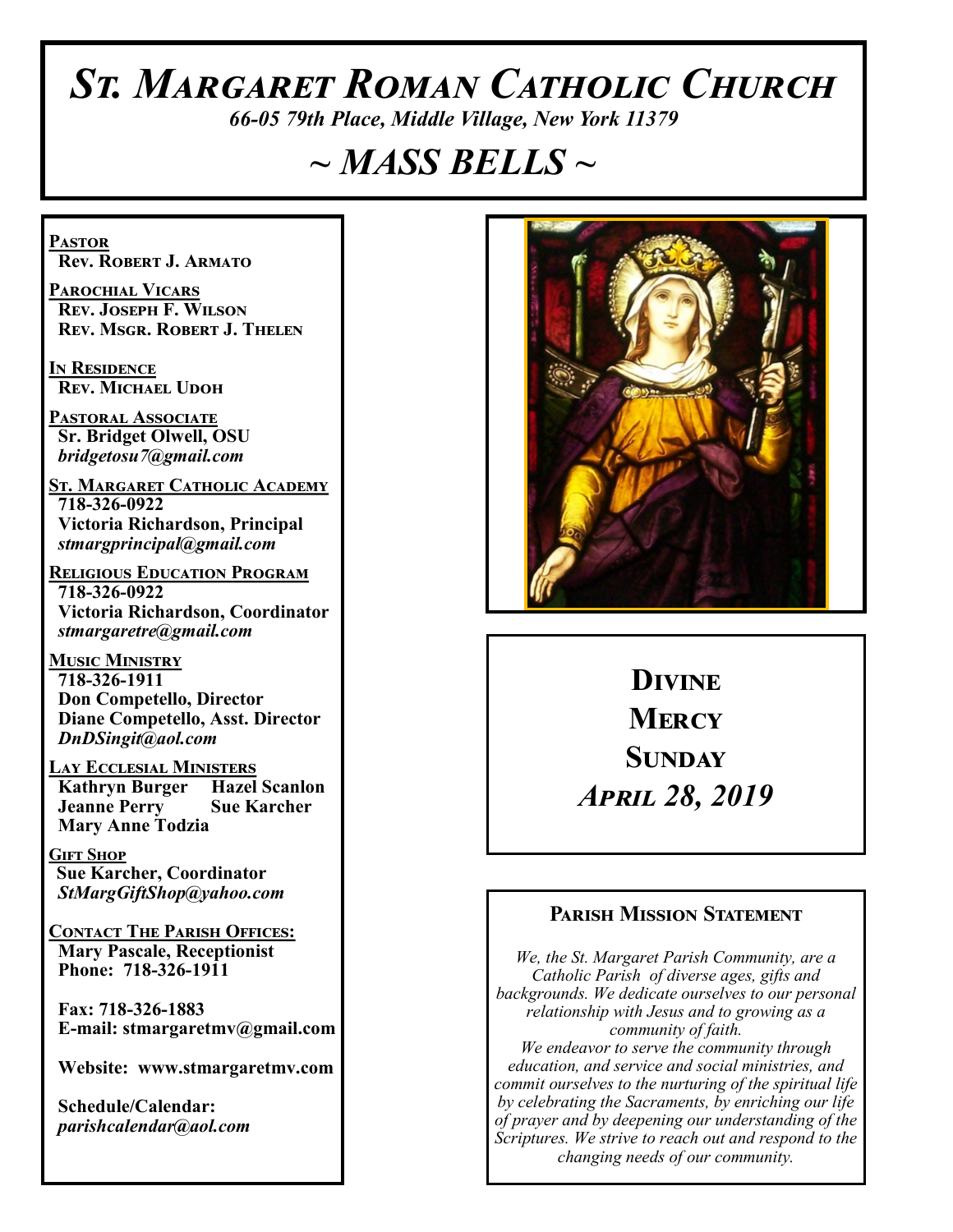## *MASSES FOR THE WEEK*

| SUN.<br>7:30<br>9:00          | <b>APRIL 28 - DIVINE MERCY SUNDAY</b><br>Mary and James Hanrahan<br>Antonino Colombo/Antonino Caleca/<br>Santo Farinella/Francesco Armano/<br>Gaetana e Giovanni Caruso/Venerando<br>Costa/Rosario, Rosaria e Nunzio<br>Taormina/Daniele Bussa/ |
|-------------------------------|-------------------------------------------------------------------------------------------------------------------------------------------------------------------------------------------------------------------------------------------------|
| 10:30                         | Peter Bojceniuk                                                                                                                                                                                                                                 |
| <b>NOON</b>                   | People of the Parish                                                                                                                                                                                                                            |
| 5:00PM                        | <b>Antoinette Santora</b>                                                                                                                                                                                                                       |
| MON.                          | <b>APRIL 29 - ST. CATHERINE OF SIENA</b>                                                                                                                                                                                                        |
| 7:00                          | Inez Y. Ortega                                                                                                                                                                                                                                  |
| 9:00                          | Edward & Madeline Korth                                                                                                                                                                                                                         |
| TUE.                          | <b>APRIL 30 - ST. PIUS X</b>                                                                                                                                                                                                                    |
| 7:00                          | Pasquale Mosca                                                                                                                                                                                                                                  |
| 9:00                          | <b>Blanche Dathe</b>                                                                                                                                                                                                                            |
| WED.                          | <b>MAY 1 - ST. JOSEPH THE WORKER</b>                                                                                                                                                                                                            |
| 7:00                          | Joseph W. Mazzola                                                                                                                                                                                                                               |
| 9:00                          | <b>Blanche Dathe</b>                                                                                                                                                                                                                            |
| THU.                          | <b>MAY 2 - ST. ATHANASIUS</b>                                                                                                                                                                                                                   |
| 7:00                          | <b>Joe Mullins</b>                                                                                                                                                                                                                              |
| 9:00                          | The Anna Nick and Stalzer Families                                                                                                                                                                                                              |
| FRI.                          | <b>MAY 3 - STS. PHILIP/JAMES/</b><br><b>FIRST FRIDAY</b>                                                                                                                                                                                        |
| 7:00                          | <b>Manus Byrnes</b>                                                                                                                                                                                                                             |
| 9:00                          | Barbara Palma                                                                                                                                                                                                                                   |
| SAT.                          | <b>MAY 4 - EASTER WEEKDAY/</b><br><b>FIRST SATURDAY</b>                                                                                                                                                                                         |
| 9:00                          | <b>Collective: Deceased Priests of Brooklyn</b><br>and Rockville Centre/Souls in Purgatory/<br><b>Bill &amp; Lee DiGiovanna</b>                                                                                                                 |
| SUN.<br>7:30<br>9:00<br>10:30 | <b>MAY 5 - THIRD SUNDAY OF EASTER</b><br>John & Concetta Averna<br>Antonino Catalano/Antonino Colombo/<br>Rosa Tumminello/Anna Scarpa/<br>Emma Putillo                                                                                          |

NOON Fire Lt. Kevin J. & William Pfeifer 5:00PM People of the Parish



**DIVINE MERCY SUNDAY APRIL 28**

# **PARISH INFORMATION**

**Rectory Office Hours Monday - Friday - 9 am to Noon, and 1 pm to 5pm Tuesday & Wednesday evenings 5-7pm Saturday - by appointment Sunday - closed**

**CONFESSIONS** - Saturday, 4-4:45 pm or by appointment with a priest.

**NOVENA** to Our Lady of the Miraculous Medal Mondays after the 9am Mass.

**BAPTISMS** take place on the 1st and 3rd Sundays of the month. Please call the rectory for an appointment and to register your child.

**WEDDINGS MUST** be scheduled at least six months in advance by appointment with a priest or a deacon. Please call the rectory office. For marriage preparation information visit www.pre-cana.org.

**THE ENGLISH CHOIR** rehearses on Tuesday, at 7 pm in the Church. Tenors and baritones needed!

**IL CORO ITALIANO** prattica ogni Domenica prima della Messa Italiana.

**THE YOUTH CHOIR** rehearses on Thursday, from 6-7 pm in the Church. For more info, DnDsingit@aol.com

**BOY SCOUT TROOP #119** meets on Tuesdays from 7:15-9 pm in the Parish Hall. New members are welcome, age 10 1/2 & up. Call Mr. Krzewski, 718-894-4099.

**CUB PACK #119** meets on Mondays from 7-8:30 pm in the Parish Hall. New members welcome, age 6 to 10-1/2. Call Mr. Krzewski, 718-894-4099.

**SENIOR CITIZENS** meet every Wednesday at 12 Noon in the Parish Center.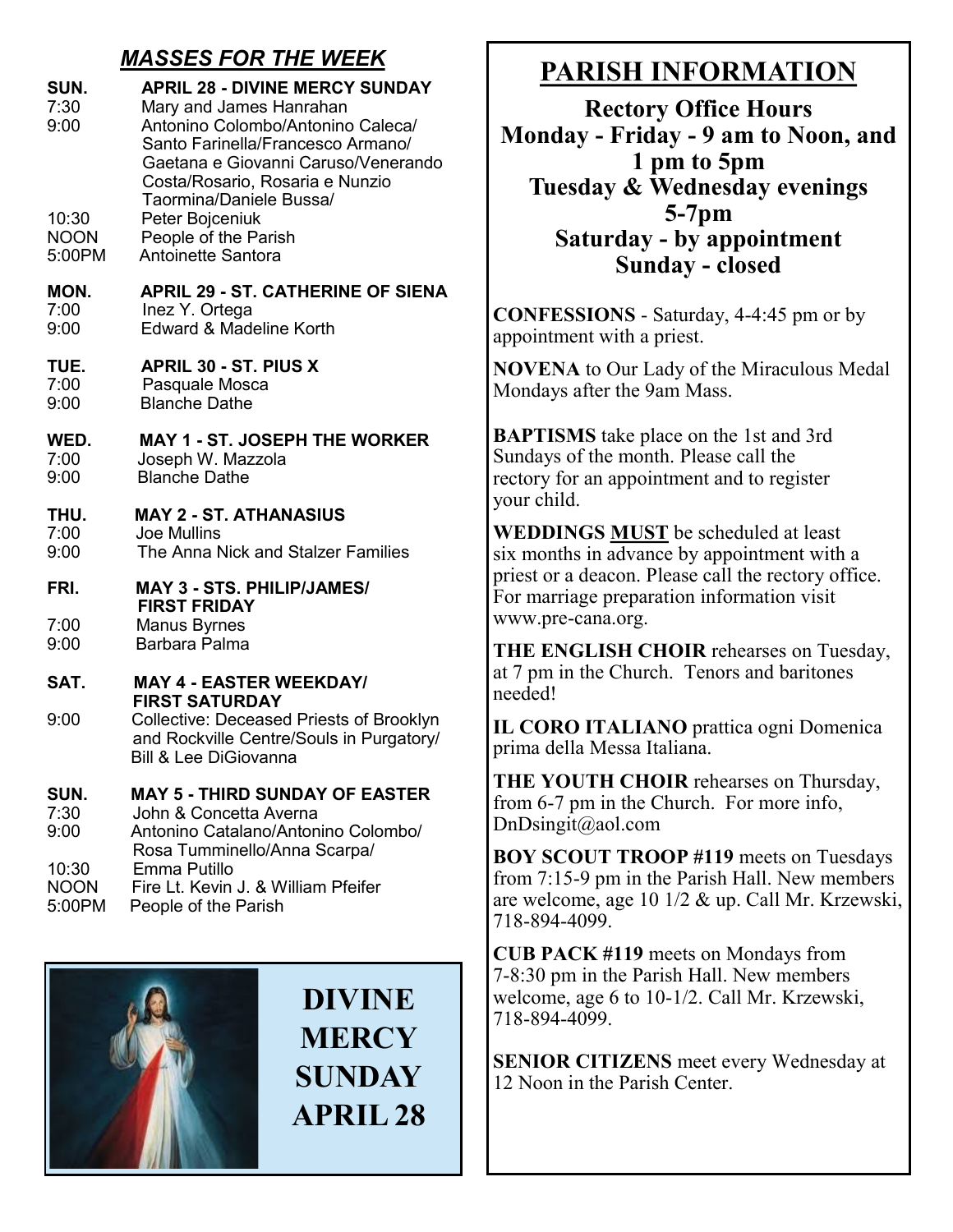# PLEASE PRAY FOR OUR SICK

Karen Guarascio, Connie Faccibene, Linda Frazier, Cari Ann Falk-LoBello, Glen Falk, Ronald Frazier, Robert Sabini, Lee Falk, Scott White, Baby McKinley Kelleher, Sean Harrison, Justin James Quirke, Elizabeth Ott, Sandra Slattery, Dr. Joan Virostko, Alfie Poje, Carol Arevalo, Jim O'Driscoll, Victoria Lippolis, Mary Rigovich, Matteo Sabini, Charles Schaaf, Alvaro Andres Gonzalez, Luis Sanchez, Billy Gillespie, George McGarry, Cathie Greulich, Anthony Bruno, John Wert, Joseph Stubbs, Bob & Karen Schaefer, Michael Hirst, Mary Harrison, John Murphy, Anne McGinnis, Richard Santangelo, Norma Voyer, Vicky Turato, Adriana Caruso, Julio Pelaez, Maritza Gutierrez, Graciela Mora, Cindy Mulore, Salvatore Tuttolomondo, Gloria Mojica, Gloria Pemaj, Anne Gorian, Allen McConville, Joseph Simon, Jack Marchindiondo, Victoria Lippolis, The Scaturro Family, Joseph Siano, Louis Pitelli, Marion Caracciola, Vita Mazzola,

*The names will remain for 3 months, please call 718-326-1911 and ask for continued prayers.*

#### **Prayer Requests**

**Pray for vocations to the Priesthood and Religious Life.** 

**Please pray for our men and women from our Parish serving in the defense of our country: Lt. Col. Thomas Frohnhoefer Sgt. Robert A. Domenici** 



#### *WE RECALL OUR BELOVED DECEASED*

*Especially, Margaret Settineri, Anna Vecchione, James Mirande, May they rest in Christ's Peace!*

# **MEMORIALS**

## *WINE & HOST THIS WEEK*

*are offered in memory of Peter Bojceniuk at the request of Helen Bojceniuk.*

# *ALTAR CANDLES THIS WEEK*

*are offered in memory of Peter Bojceniuk at the request of Helen Bojceniuk.* 

# *TABERNACLE LAMP THIS WEEK*

*is lit in memory of Peter Bojceniuk at the request of Helen Bojceniuk.*

#### **TODAY'S READINGS**

 *Divine Mercy Sunday* Acts 5:12-16 Ps 118:2-4, 13-15, 22-24 Rev 1:9-11a, 12-13, 17-19 Jn 20:19-31

#### **READINGS FOR THE WEEK**

 Monday: Acts 4:23-31 Ps 2:1-3, 4-7a, 7b-9 Jn 3:1-8

Tuesday: Acts 4:32-37 Ps 93:1ab, 1cd-2, 5 Jn 3:7b-15

Wednesday: Acts 5:17-26

Thursday: Acts 5:27-33

Saturday: Acts 6:1-7

Ps 34:2 and 9, 17-18, 19-20 Jn 3:31-36

Ps 34:2-3, 4-5, 6-7, 8-9

Friday: 1 Cor 15:1-8 Ps 19:2-3, 4-5 Jn 14:6-14

Jn 3:16-21

Ps 33:1-2, 4-5, 18-19 Jn 6:16-21

Sunday: Acts 5:27-32, 40B-41 Ps 30:2, 4, 5-6, 11-12, 13 Rev 5:11-14 Jn 21:1-19 or Jn 21:1-14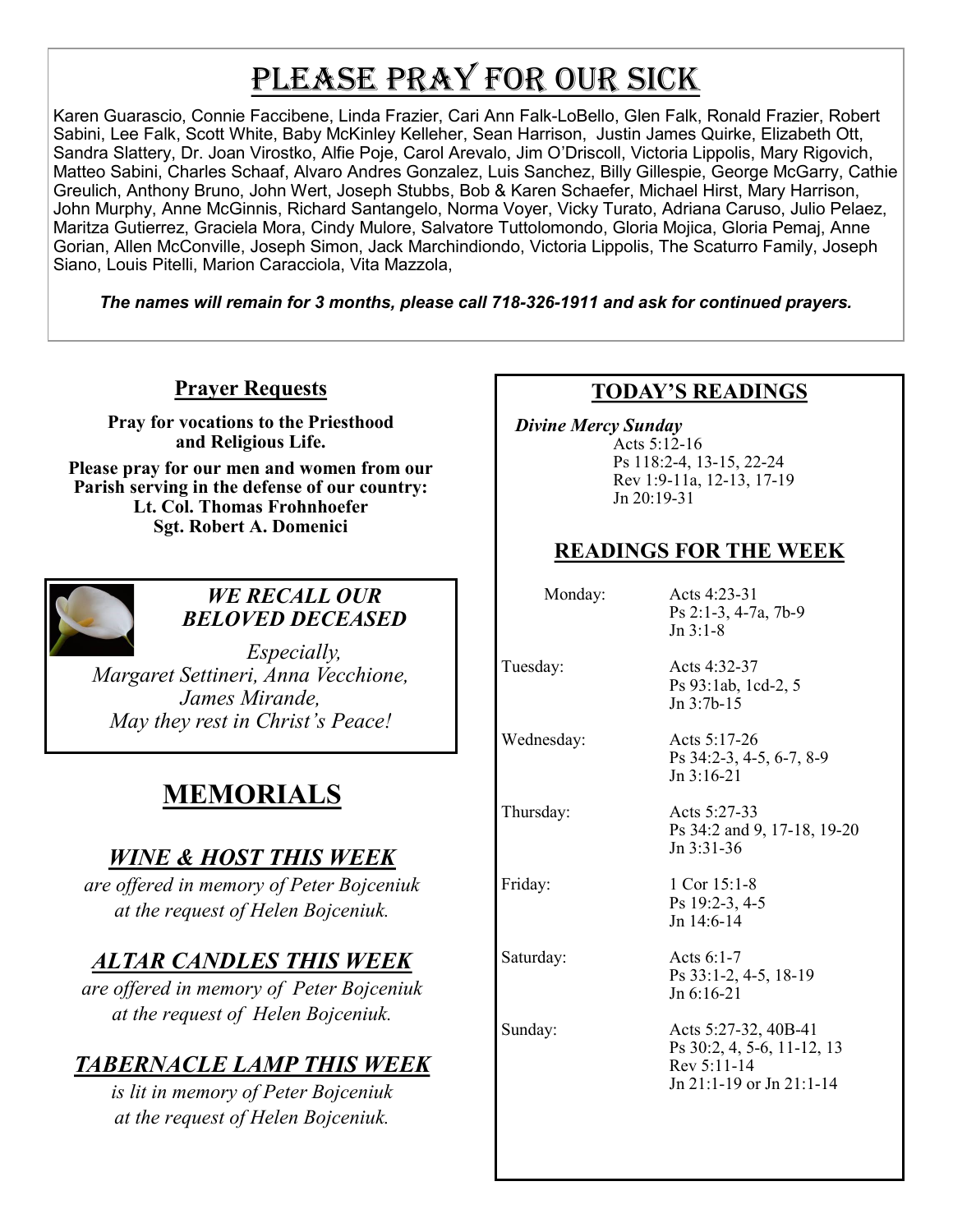#### **BOY SCOUT TROOP #119**

are looking for adult leaders for the troop. Volunteers must be of good character and enjoy interaction with children and adolescent boys. If interested, please call Charles Krzewski, **718-894-4099.**

#### **HALL OF FAME DINNER**

Friday, May 31, 6:00pm Mass 7:00pm Cocktail Hour followed by Hall of Fame Induction Ceremony at 8:00pm. Immaculate Conception Center 7200 Douglaston Parkway, Douglaston, NY. Tickets are \$125.00 p/p which includes full cocktail hour, open bar, choice of three entrees and dessert. Discounted parking available for reserved tables. For more information and reservations contact Annmarie Creighton, **718-281-9548** or

**acreighton@diobrook.org**

#### **PARISH REGISTRATION**

 Very often, people come to the Rectory asking for a certificate or letter attesting to their being active members of our Parish. That's hard for us to do, if there is no record of their being registered.

 All families worshiping here at St. Margaret's are encouraged to register with the Rectory Offices. All you have to do is complete the following information and drop it into the collection basket. We'll take it from there.

| Name:        |                |
|--------------|----------------|
| Address:     |                |
|              |                |
| Phone #: $($ | $\overline{a}$ |

## **THE ST. JOHN'S UNIVERSITY SPEECH AND HEARING CENTER**

 will be offering **"Hearing Aid Help"** through May 6th. This is a **FREE** service and is available for anyone who has a hearing aid and may be experiencing some difficulty caring for it or using it.

 Please call the center, **718-990-6480** to schedule an appointment. The Speech and Hearing Center is located at 152-11 Union Turnpike, Flushing NY.

#### **"THE EUCHARIST"**

 We will offer a presentation of Bishop Barron's DVD series on the Eucharist, during the weeks of May 6, 13, and 20, (days and times to be announced).

 Bishop Barron examines three important aspects of this inexhaustibly rich Sacrament. The Eucharist as Sacred Meal, as Sacrifice, and as Real Presence. These elements unite us to our fellow Catholics in every sacred liturgy.

 The aim of this program is to increase understanding, promote reflection, and encourage practical action. Registration will take place in the church vestibule after Masses during this weekend, April 27/28 and the weekend of May 4/5.

 Please consider listening to Bishop Barron speak on the beauty and importance of the Sacrament of the Eucharist, the Source and Summit of our lives as Catholics.

#### **THANKS!**

 Thank you for your generosity in the special collections of Holy Week! \$1,227 in support of the shrines in the Holy Land and \$2,170 for the care of our elderly Diocesan priests were collected and will be forwarded in the name of the people of our Parish.

 Thanks also to all who helped to make the celebrations from Palm Sunday through Easter Sunday such spiritually uplifting celebrations!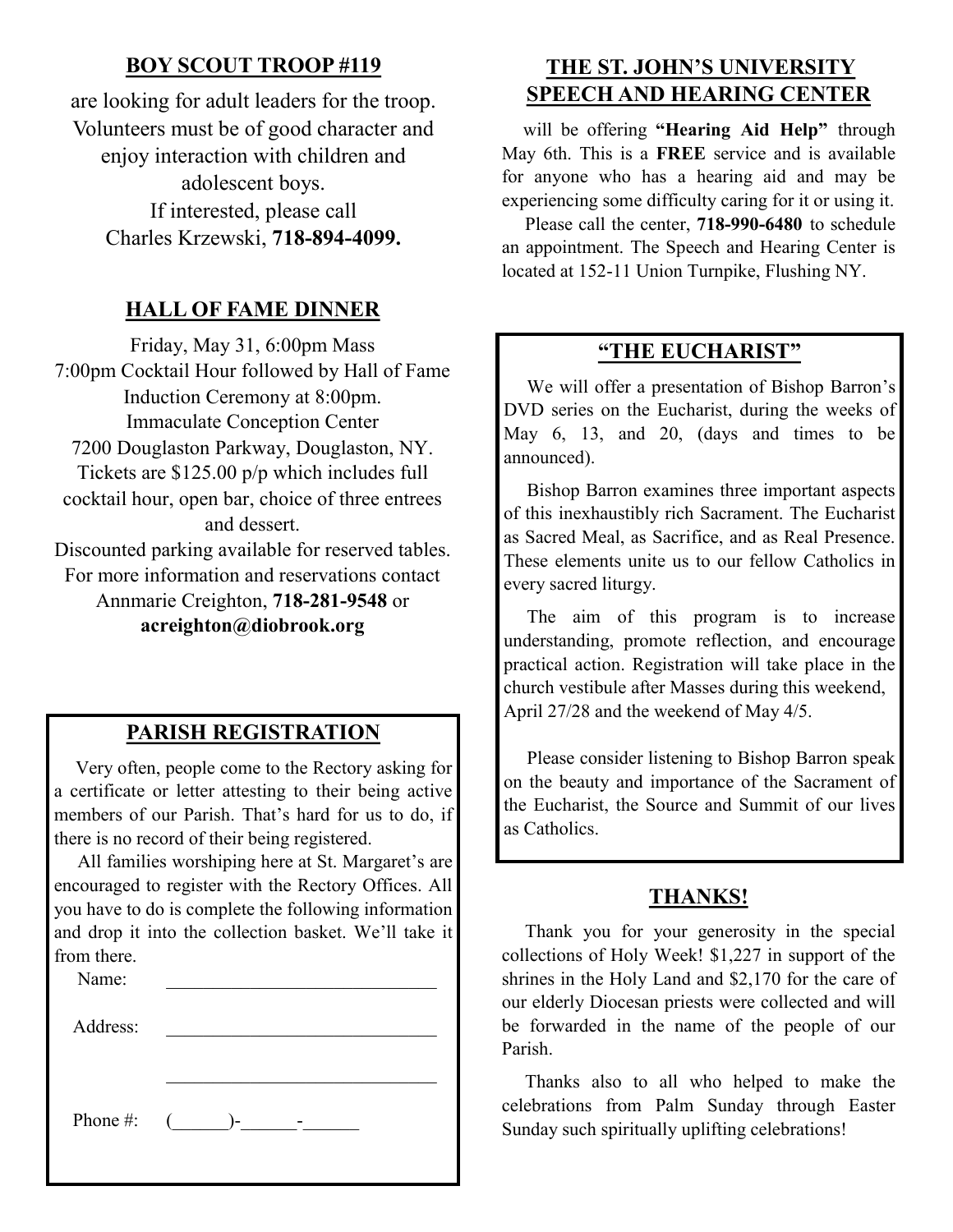# **~ St. Margaret Gift Shop ~**

Wednesdays, 12:00 - 4:00 pm Saturdays, 4:00 - 5:00 pm and Sundays, 9:00 am - 1:00 pm

We have a selection of religious goods: Rosaries - Medals - Gifts Crucifixes - Statues - Bibles other books **AND MORE!**

If we don't have it, we'll try to get it for you. The Gift Shop is located in the rectory. Please use the red side door in the parking lot. If the door is closed, please knock.

Contact us: **StMargGiftShop@yahoo.com**

### *~ Use Your Envelopes ~*

 Please use your donation envelopes. We send out over 900 each mailing, costing the Parish (you!) several hundred dollars each time, but it appears that less than one sixth are being used. We cannot issue annual donation statements for tax purposes unless we have information provided on the envelopes.

 *Families who do not use their envelopes will be deleted from the mailings during 2019.*

#### **ANNUAL CATHOLIC APPEAL**

 Our 2019 Annual Catholic Appeal continues to grow. So far, 92 families have pledged \$31,923 toward our goal of \$65,897. We're almost at the 50% mark, but still have to hear from the rest of our more than 1,000 families. Imagine if every family were to give just \$100, payable by the end of the year!

 Please give what your means allow, but give something. Use the envelopes mailed to you or available in church *to send your donation directly to the Appeals office.*

**All funds collected here are used only for the service of the people of our parish and Diocese.**

## **~ Monthly Memorial Mass ~**

 A **bi-lingual (English and Italian) memorial Mass with music** is celebrated each month for the repose of the souls of those who were buried from our church during the preceding month.

 While we no longer celebrate private memorial Masses, families who wish to have an annual or "month's mind" Mass offered for a loved one can join in this monthly celebration. Please contact the Rectory at 718-326-1911 to make the arrangements.

 **The next memorial Mass will be celebrated at 11:45 am. Saturday May 18.** 



# **THE ST. VINCENT FOOD PANTRY**

is located in the Convent 66-25 79th Place

#### **The Pantry is open every WEDNESDAY AND SATURDAY from 10:00 am to 12:00 Noon.**

*Our Food Pantry is in need of coffee, bottled juice, cooking oil, mayo, sugar, canned fruit, Chef Boy-ardee products. As always, thank you for your generosity!*

## **SPRING CLEANING**

Many thanks to the parents, children, and staff from our Academy and Religious Education Program who worked so hard to clean up the planted area along the 80th Street side of the Center.

What a difference you've made in its appearance! It's amazing, too, what they found in and removed from the area. Let's take pride in our campus by keeping all of the Church property clean!